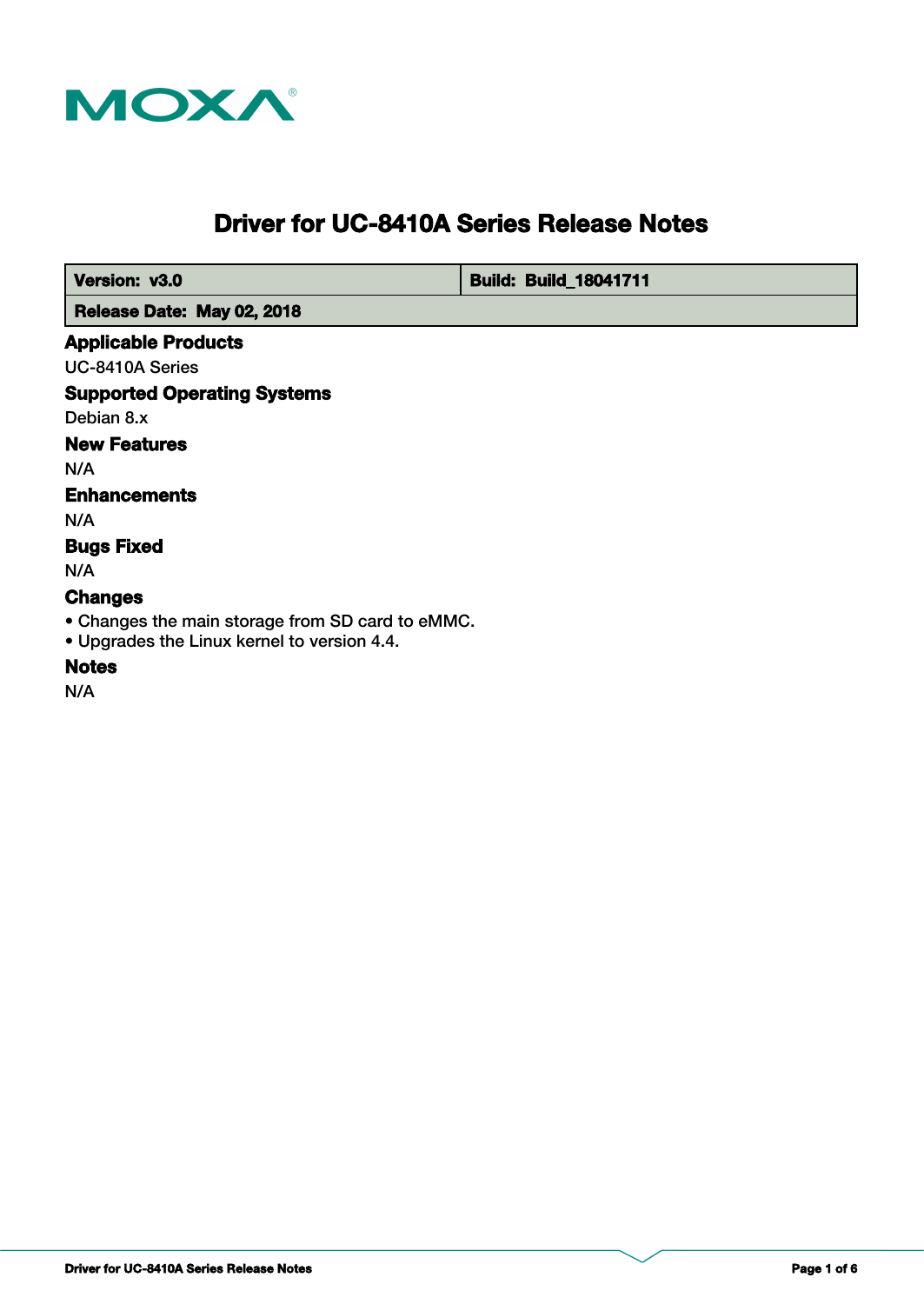

 **Version: v2.2 Build: Build: Build: 17072115** 

 **Release Date: Feb 15, 2017**

## **Applicable Products**

UC-8410A Series

## **Supported Operating Systems**

Debian 8.x

# **New Features**

N/A

#### **Enhancements**

N/A

## **Bugs Fixed**

N/A

## **Changes**

• Adds the new SPI model to MTD driver to support new SPI flash "s25fl064l".

## **Notes**

N/A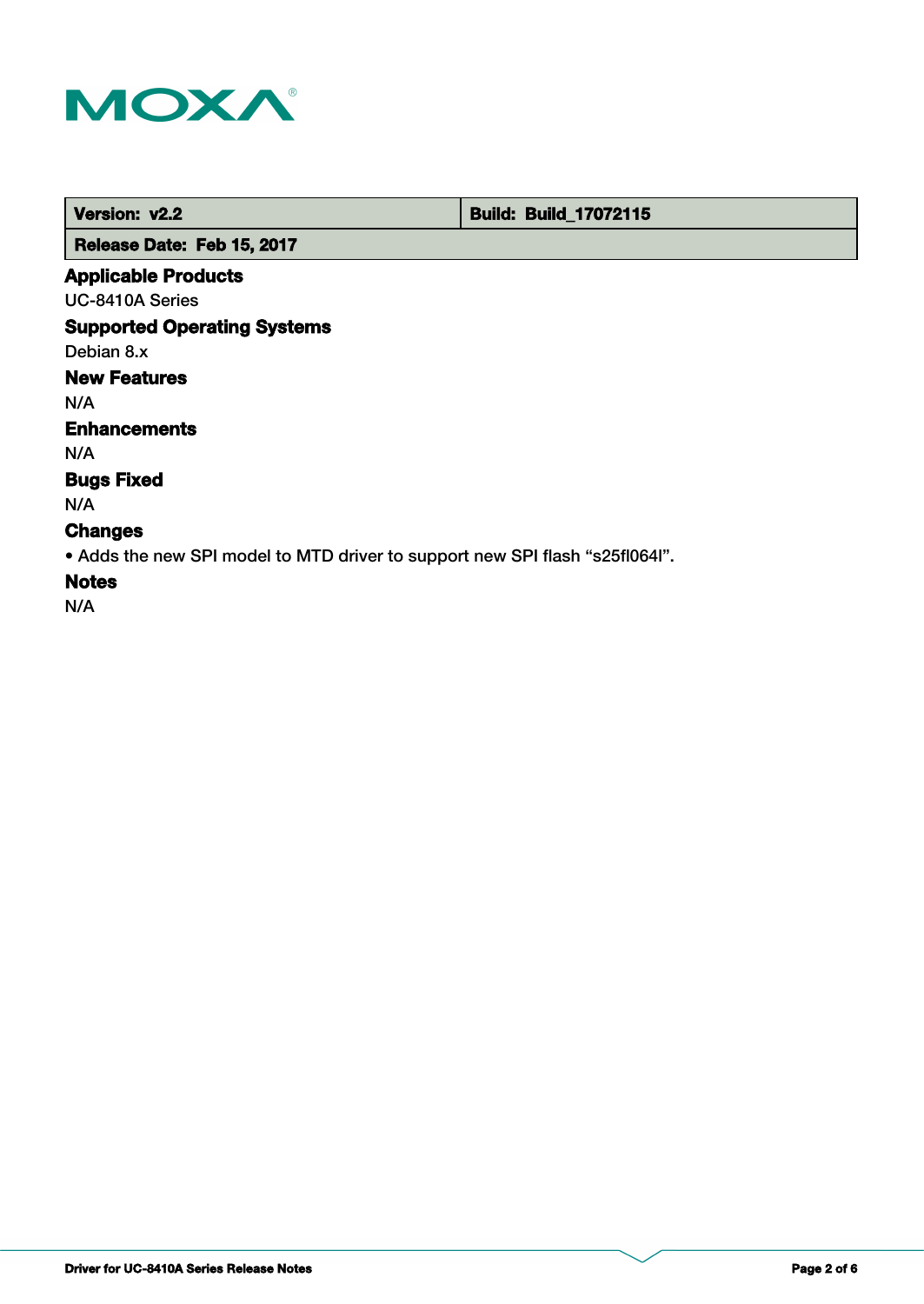

 **Version: v2.1 Build: Build: Build: 17021615** 

 **Release Date: N/A**

#### **Applicable Products**

UC-8410A Series

#### **Supported Operating Systems**

Debian 8.x

#### **New Features**

N/A

#### **Enhancements**

N/A

#### **Bugs Fixed**

N/A

## **Changes**

Linux af packet.c race condition (local root) vulnerable APT issue watchdog register setting (workaround for manufacturing issue) CVE: CVE-2016-4482 CVE-2016-4486 CVE-2016-4805 CVE-2015-1350 CVE-2015-2686 CVE-2015-4177 CVE-2015-8830 CVE-2016-3138 CVE-2015-8816 CVE-2015-8844 CVE-2015-8845 CVE-2016-2069 CVE-2016-2550 CVE-2016-2847 CVE-2016-3134 CVE-2016-3156 CVE-2016-3672 CVE-2013-4312 CVE-2016-0723 CVE-2016-0821 CVE-2016-4997 CVE-2016-4998 CVE-2014-7145 CVE-2014-9870 CVE-2014-9888 CVE-2014-9900 CVE-2015-8944 CVE-2016-5696 CVE-2016-7117

CVE-2015-3288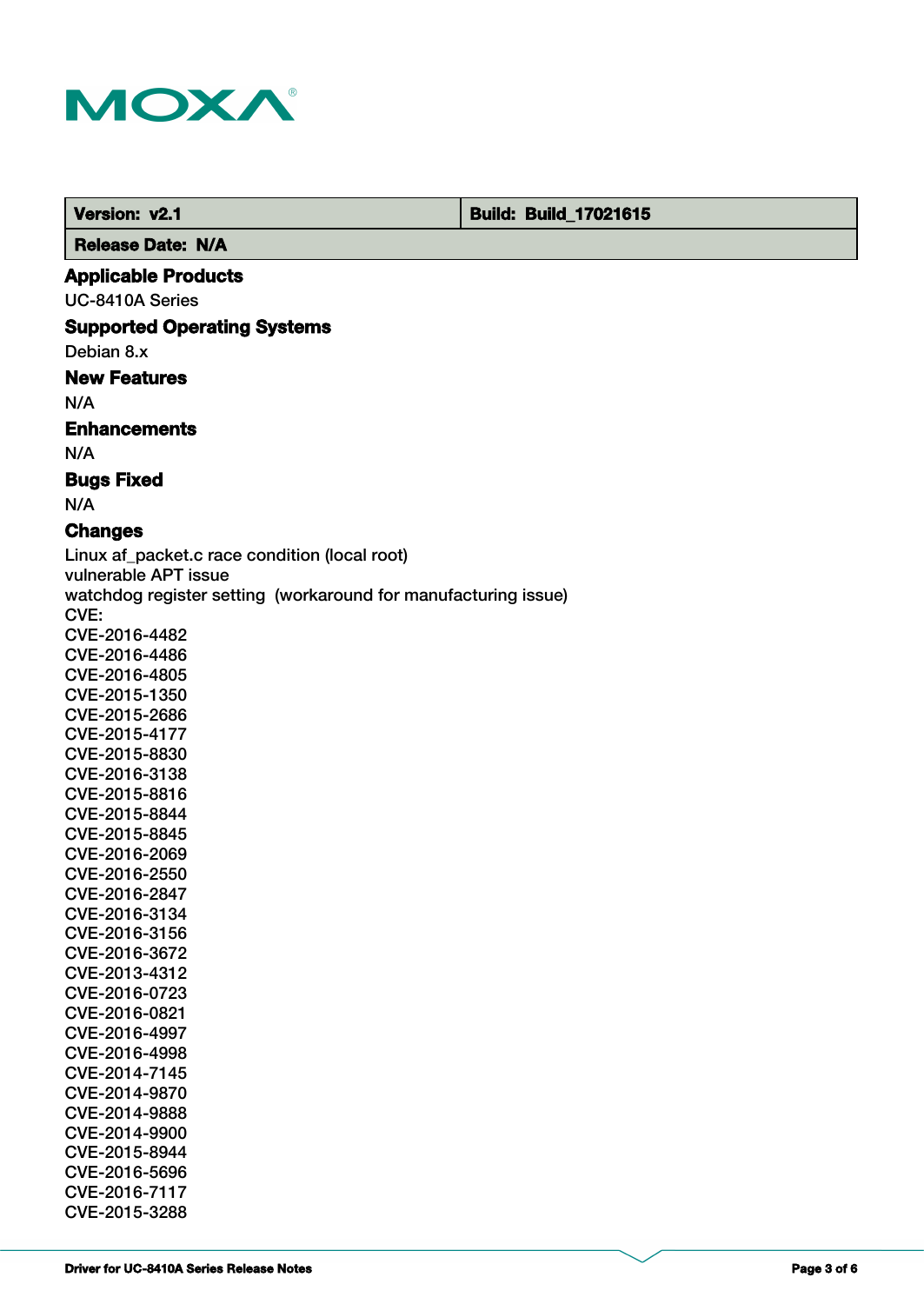

CVE-2016-6828 CVE-2016-5195

**Notes**

N/A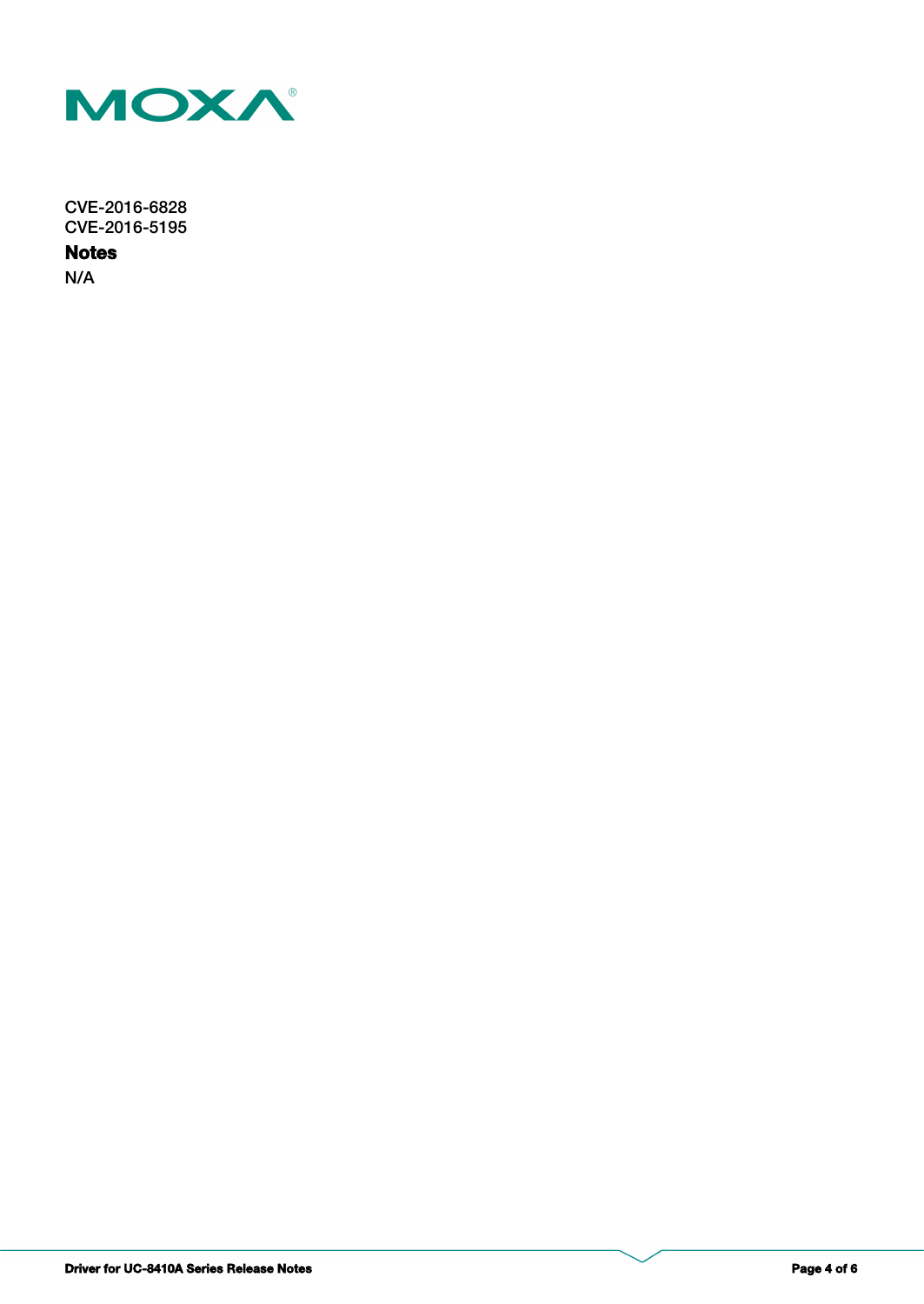

| Version: v2.0                             | <b>Build: Build_16090216</b> |
|-------------------------------------------|------------------------------|
| Release Date: Nov 10, 2016                |                              |
| <b>Applicable Products</b>                |                              |
| UC-8410A Series                           |                              |
| <b>Supported Operating Systems</b>        |                              |
| Debian 8.x                                |                              |
| <b>New Features</b>                       |                              |
| • Upgraded Linux kernel from 3.12 to 4.1. |                              |
| <b>Enhancements</b>                       |                              |
| N/A                                       |                              |
| <b>Bugs Fixed</b>                         |                              |
| N/A                                       |                              |
| <b>Changes</b>                            |                              |
| N/A                                       |                              |
| <b>Notes</b>                              |                              |
| N/A                                       |                              |

т